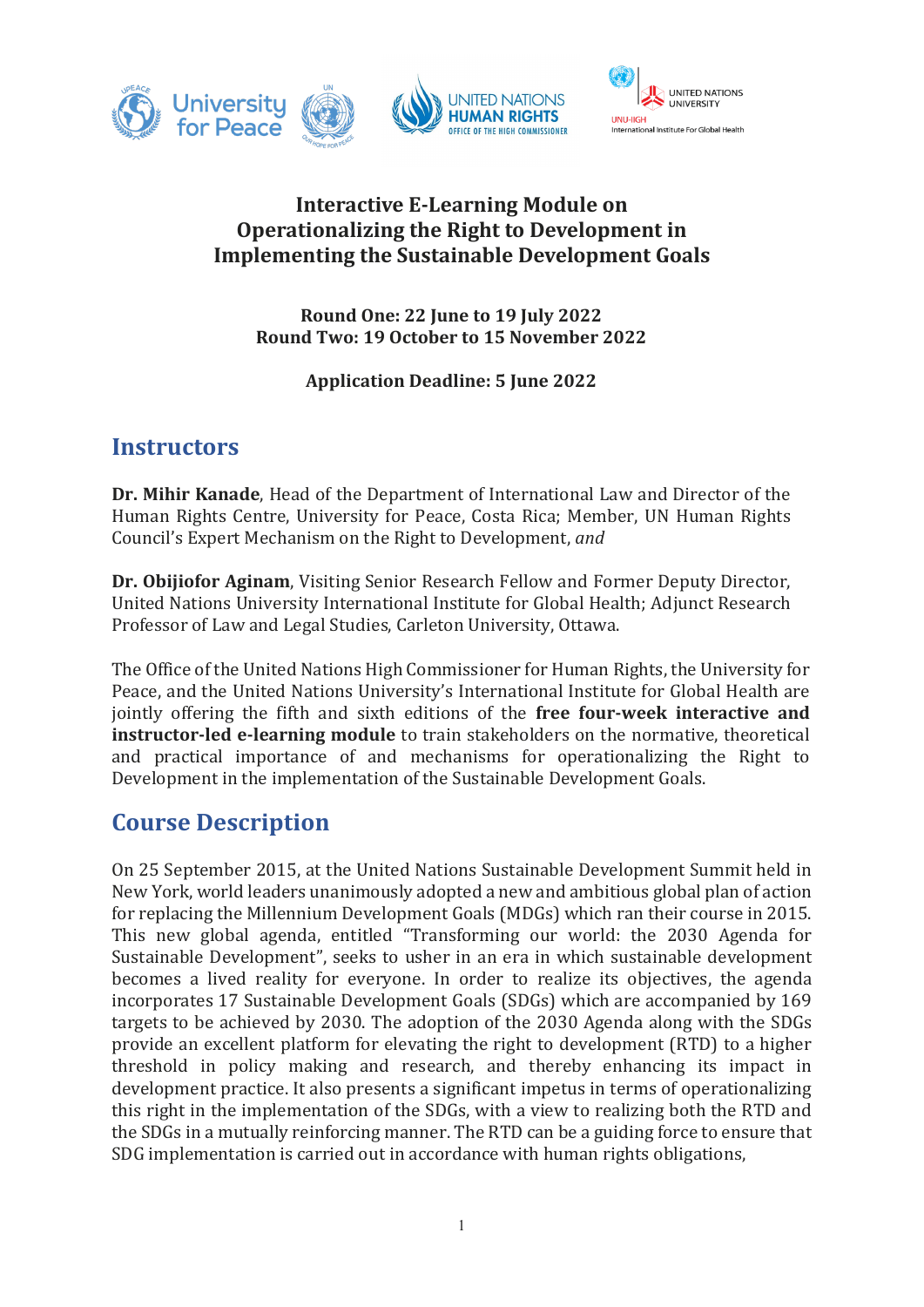

including the RTD. Operationalizing the RTD has become all the more importance in the context of the COVID-19 pandemic and the deceleration in most SDGs.

Contextualized in the interface between the RTD and the SDGs, this four-week interactive e-learning module is aimed specifically at operationalizing the RTD in the implementation of the SDGs. It is intended to contribute to implementing the SDGs, through specific application of the RTD, especially its international dimensions vis-à-vis SDG 17 and global partnership. The module will be based on, and rigorous in its application of the text of the UN Declaration on the Right to Development and other international human rights instruments as well as on the text of the 2030 Agenda.

The Chapters in the module have been contributed by leading academics from around the world.

## **Modalities**

The module will be instructor-led, and will be delivered over a period of 4 weeks, to around 100 participants including representatives from Governments, the UN system, NGOs, NHRIs, academia, students and others. A dynamic pedagogy involving recorded and webinar lectures by the instructors and guest speakers, required and optional readings, video clips, case studies, and discussion forums for participants facilitated by the instructors, and short quizzes will be employed in the course.

Participants successfully completing the module will receive a certificate from the organizers.

### **Course Outline**

The module begins in the first week with a comprehensive introduction to the origins, history and institutional development of the Right to Development, its normative framework, as well as general linkages with the 2030 Agenda for Sustainable Development. In the next three weeks, the module delves into some of the specific themes addressed in the SDGs and explores how the RTD framework can be operationalized to better realize the SDGs.

#### Week One: Introduction to the RtD and the 2030 Agenda

Amongst others, topics covered include:

- The Right to Development: Origins, History and Institutional Development
- The Normative framework of the Right to Development
- The Right to Development and the 2030 Agenda for Sustainable Development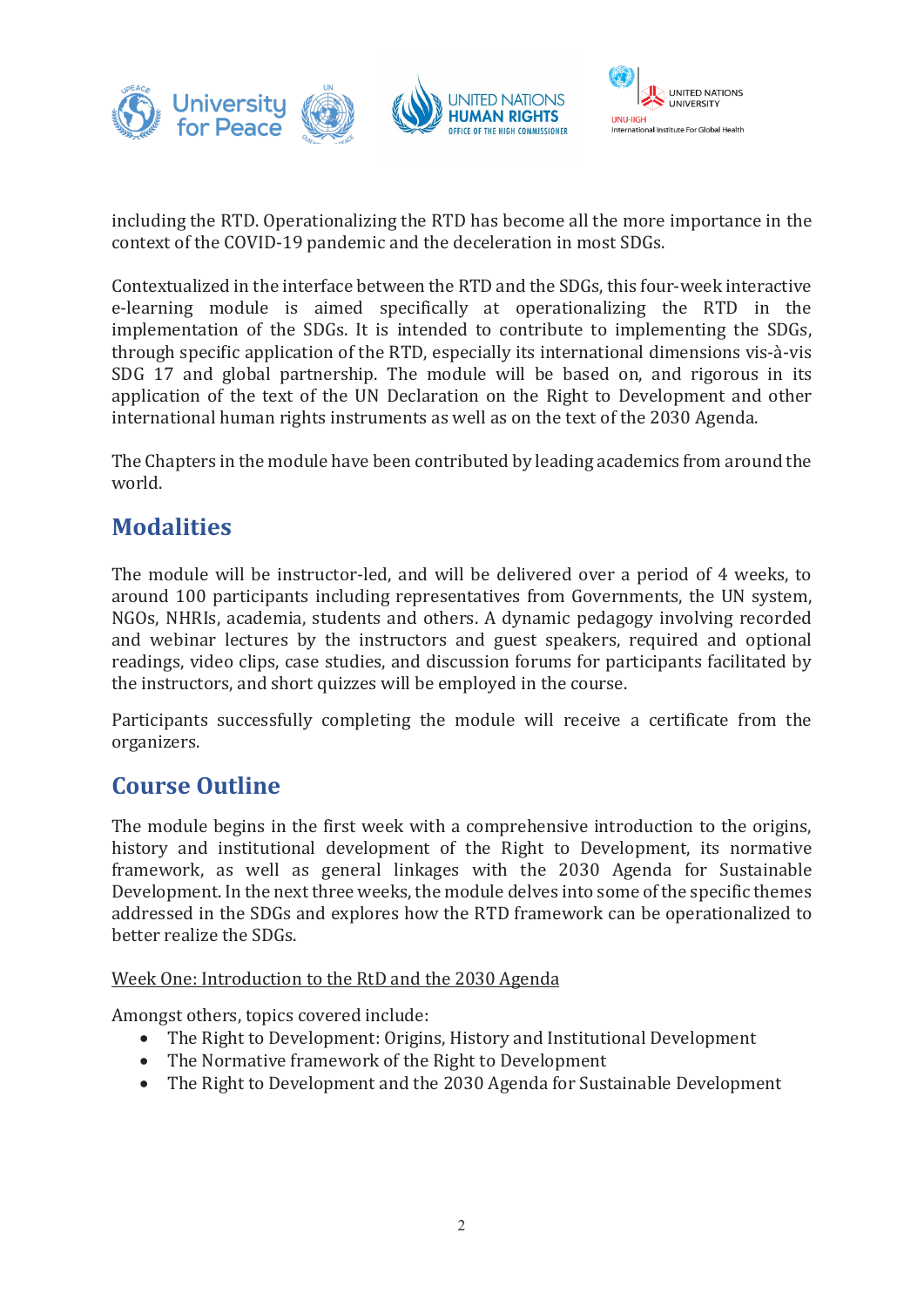



Week Two: Operationalizing the Right to Development for Realizing Sustainable Development – Part I:

Amongst others, topics covered include:

- Poverty, hunger, and inequality
- Natural resources and Sustainable energy
- Climate Change

Week Three: Operationalizing the Right to Development for Realizing Sustainable Development – Part II:

Amongst others, topics covered include:

- Gender Equality
- Children
- Health and Well-Being

Week Four: Operationalizing the Right to Development for Realizing Sustainable Development – Part III:

Amongst others, topics covered include:<br>
• Sustaining Peace and Sustainable

- Sustaining Peace and Sustainable Development
- Trade, Finance and Investment
- International Cooperation

## **Who Should Apply**

The course is intended for staff members of governmental, intergovernmental, and nongovernmental organizations, human rights practitioners and defenders, development practitioners, academics, students, and others engaged in realizing of the SDGs.

# **Course Fee**

This course is offered free of cost.

## **Application Procedure**

The training will take place online in two rounds from 22 June to 19 July or from 19 October to 15 November 2022.

To enrol, candidates must choose one of the two rounds and fill up the application form at <https://www.upeace.org/specialforms/rtd-sdg/>. The deadline for submission of applications is 5 June 2022. Candidates will be selected on the basis of merit taking into account professional, regional, and gender diversity.

For any additional information, please write to [hrc@upeace.org.](mailto:hrc@upeace.org)